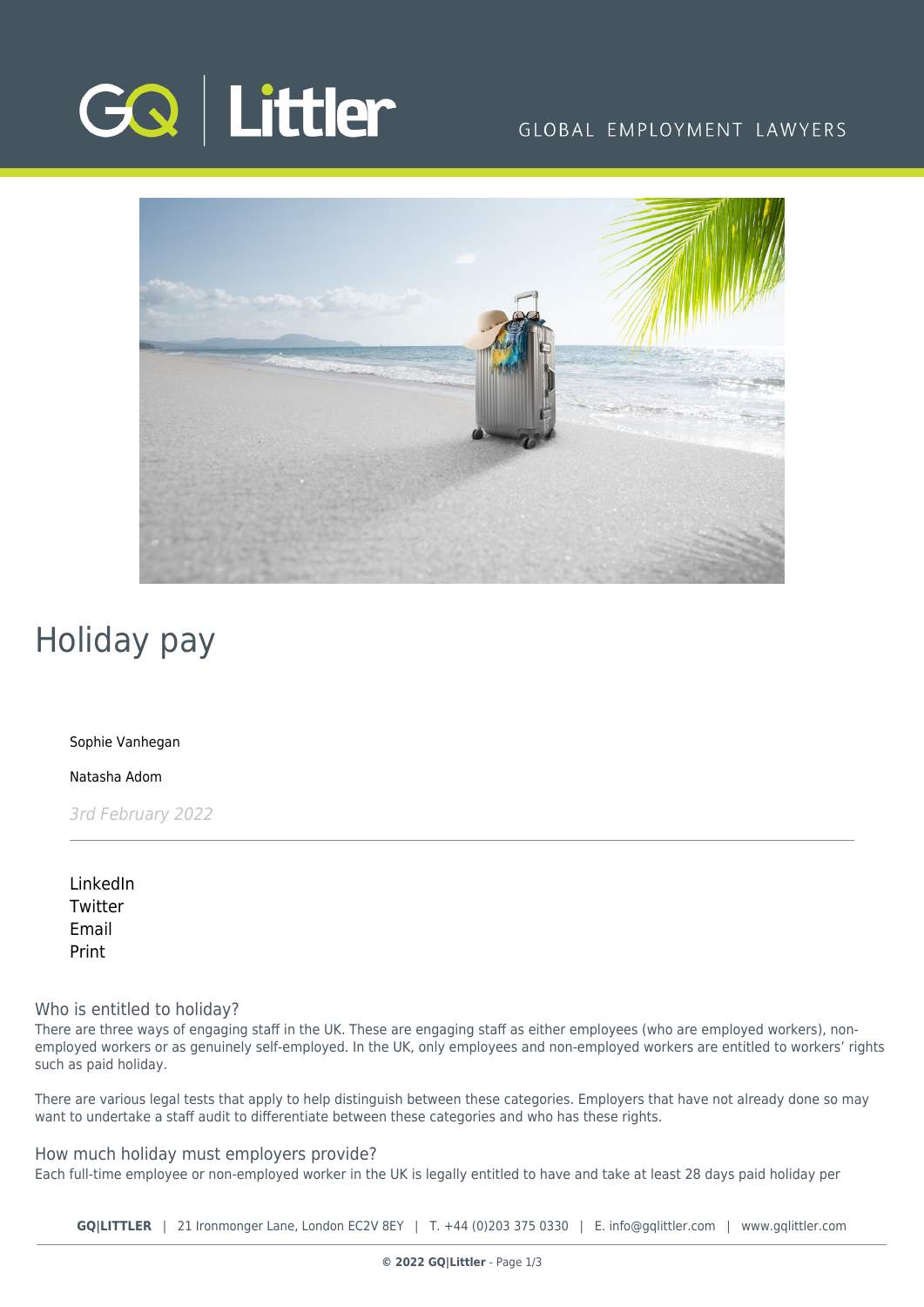holiday year. This is made up of:

- 20 days (4 weeks). This was originally required under the Working Time Directive ('WTD')
- plus 8 additional days ('Additional Holiday').

This entitlement can be pro-rated for part-time workers and for new joiners who start work part way through the holiday year to reflect how much of the holiday year they have worked.

## What is 'holiday pay'?

Employers are required to pay the first four weeks (i.e. the WTD paid time off) at the rate of 'normal remuneration'. This includes any variable pay that is regularly or repeatedly paid such as all commission, overtime pay and allowances because the intention is that workers should be no worse off financially when they are on holiday than if they were at work.

The obligation to pay 'normal remuneration' does not apply to Additional Holiday but often employers will calculate it the same way to ease the administrative burden.

There are detailed rules on calculating holiday pay, which are outside the scope of this note and employers may want to take advice on this.

#### Can employers just pay workers for the leave instead?

Employers are not permitted to pay workers instead of giving them paid leave, except in respect of any holiday that has accrued but remains untaken on termination of employment.

There is a legal obligation to take care of workers' health and safety. This includes ensuring they can actually take their holiday to have rest and recuperation. So, employers may want to track workers are taking holiday to ensure these obligations are being complied with.

## Can workers carry over holiday to another leave year?

Workers must take WTR holiday in the leave year to which it relates and are not permitted to carry it over to a new leave year except in limited circumstances such as where:

- the worker is on maternity leave
- the worker is unable to take their leave due to sick leave (although employers can place certain time limits on this)
- their employer deters them from taking leave, such as by refusing to pay it
- their employer does not give them sufficient opportunity to take their holiday.

#### What are the risks if the employer doesn't allow workers to take paid holiday? Employers may face a claim for compensation if they cannot show that they:

- gave a worker the opportunity to take their paid annual leave
- **E** encouraged them to take the leave and
- **informed them that the right would be lost at the end of the leave year.**

Note that under current case law, workers can bring claims for holiday that was:

- untaken because of an employer's refusal to pay them holiday pay
- taken but unpaid because the employer refused to pay it
- taken but paid incorrectly because the employer did not correctly calculate the holiday pay according to that person's 'normal remuneration'.

This could be costly because in certain cases workers may be able to claim compensation not just for unpaid holiday for the leave year when the claim was brought, but also for any holiday during any leave years before their termination date. This could potentially go back several years.

#### Looking forward

This has been an incredibly active area in the last ten years or so and we do not expect this to change. Bearing that in mind it is worth

**GQ|LITTLER** | 21 Ironmonger Lane, London EC2V 8EY | T. [+44 \(0\)203 375 0330](https://www.bg-pdf.co.uk/_GQ/tel:+442033750330) | E. [info@gqlittler.com](mailto:info@gqlittler.com) | [www.gqlittler.com](https://www.gqlittler.com)